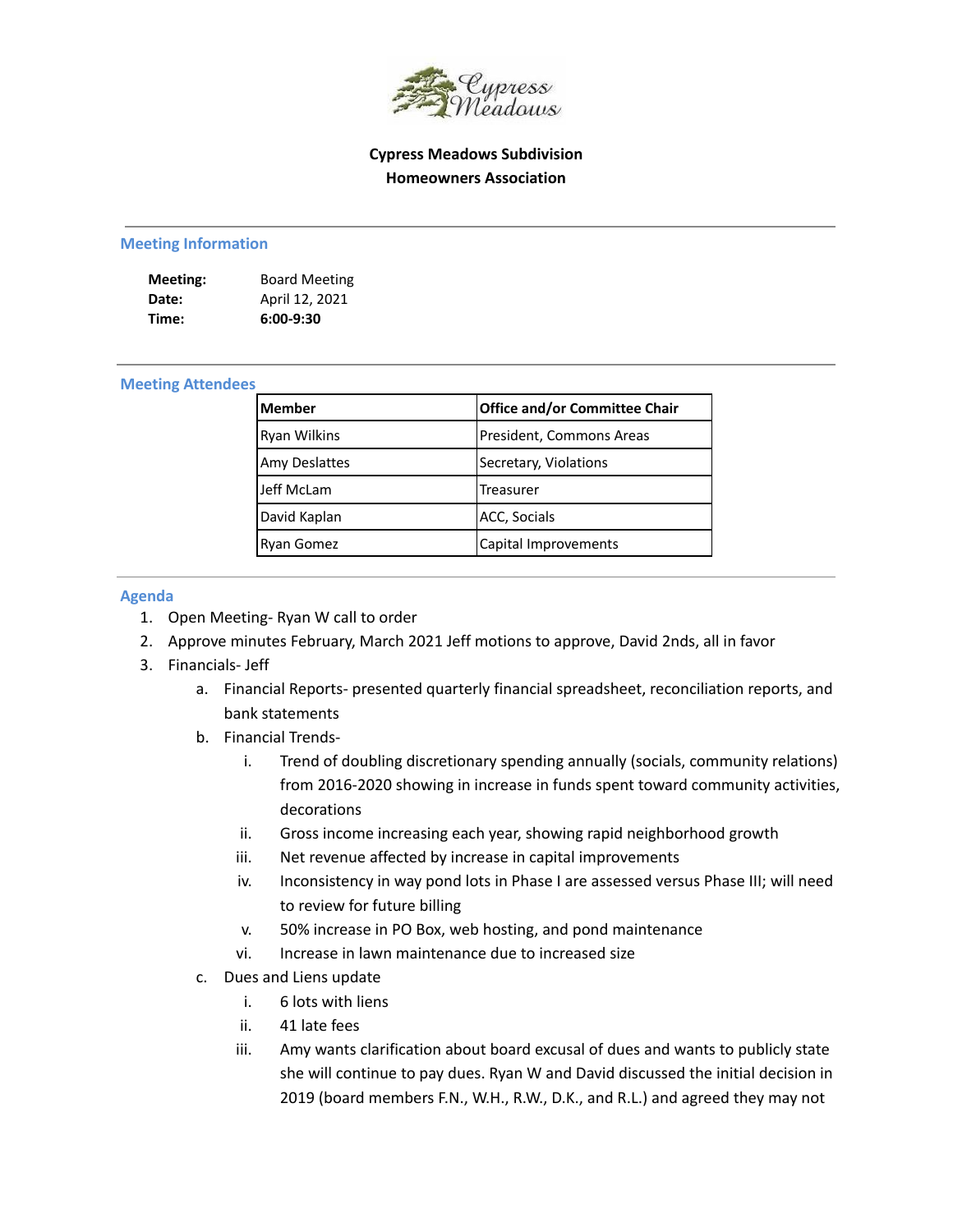have had the full information. Will seek legal council and all members will pay dues for current year, including former members who were not assessed in January 2020. While it would be a perk that could help in recruiting board members, Amy suggests it should be voted on by association members not board members, as long as it is permissible for nonprofits.

- iv. Recommendations:
	- 1. form a financial committee to continue the review work
	- 2. Adopt budget
	- 3. Set dates for financial commitments
- 4. Old Business: Tabled agenda items from March
	- a. Fees and liens on adjacent lots- Ryan W
		- i. Prior advice was that a composite lot requires legal declaration of combining the lots for purposes of tax assessors. Jeff presented a proposal for legal review regarding composite lots; Ryan W will reach out to attorney to start review with intent of having solution within 60 days; late fees on 2nd lot have been paused until review completed.
	- b. Budget Approval Ryan [Wilkins](mailto:ryan@wilkinsworkwear.com)
		- i. Jeff reviewed adjustments based on new data
		- ii. Ryan W suggests we reassess budget distribution at end of Q3
		- iii. Amy motions to accept with provision that it will be reviewed at end of Q3, Ryan W seconds, all in favor
	- c. Parking issues- Autumnbrook- Amy; table until Violations discussion further in agenda
	- d. BoD [Ethics](https://drive.google.com/file/d/1gQ4hMrTQD7rVHbtbJORHi0ohv-GSbayP/view) Policy and BoD [Confidentiality](https://drive.google.com/file/d/1MoYq0KmraAiJjYR0fnMgH1u1CSiduk02/view?usp=sharing) Agreement- Jeff (proposal)
		- i. David recommends that both be submitted to attorney for review and voted on at next meeting
	- e. Google drive merge and GSuite- Amy motions to move to GSuit shared file storage at a cost of \$12/month/user, and allow Google to make the merge, David 2nds, all in favor. Amy will initiate and coordinate with Ryan W.
	- f. Website upgrade-assessment collection via web; Jeff suggests move to Quickbooks Cloud for bookkeeper software; David will forward previous research for BoD review to make decisions by next month meeting.
	- g. Bank change- Community 1st Bank was chosen previously Ryan [Wilkins](mailto:ryan@wilkinsworkwear.com)
		- i. Jeff motions holding on bank transfer until we decide the financial program that will be used and how the bank will work with the financial program; table until May and make decisions in order to transfer before next dues assessment
	- h. Insurance info on the one-time liability insurance for events, DJW looking into options now for insurancing special event policy; possible that a year-long rider may be more cost effective Ryan [Wilkins](mailto:ryan@wilkinsworkwear.com)
- 5. New Business
	- a. BoD [Handbook](https://docs.google.com/document/d/1hK-DXIxsH3JHYlxSn0Xzm43GFlaeAxkyI9_gf7UNIPc/edit) of Bylaws revision process- Amy. Bylaws are the rules and procedures board must adhere to, in accordance with carrying out the covenants and management of association. They must be voted on by board and then shared with the association; they are not required to be updated annually, but they have not been reviewed since 2017. Amy reviewed internal process and requested BoD members review and suggest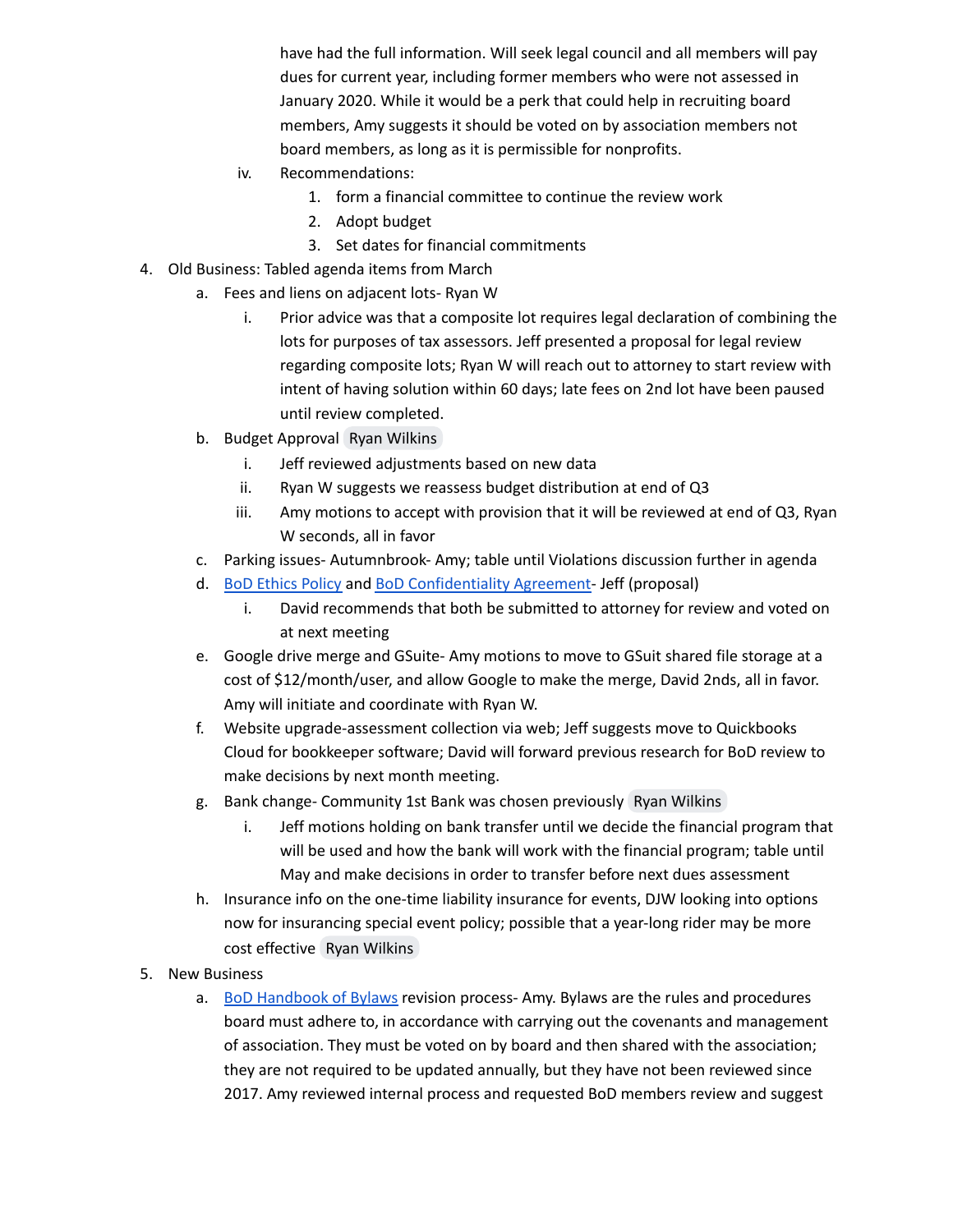edits for the next 90 days with a plan to adopt and submit to association for review by 3rd Quarter Open HOA meeting

- b. Financial Committee Creation- Ryan motions to create a committee to assist with financial studies, review assessments, review bid policies, present information and research and serve the BoD in order to stay stable. David 2nds. All in favor and named Jeff McLam as chairman
- c. BookKeeper Contract- Concerns about increase in bookkeeping responsibilities as subdivision has doubled in size since last bid and increasing closing requests have required more time commitment. While board is happy with current contract performance, they recognize the need to address inadequacies in original bid components versus actual current needs. Amy will get bids based on current responsibilities to be submitted for selection and approval at May board meeting. Amy will set job specs for board review by Apr. 15. Ryan G motions to solicit bids, David 2nds, all in favor
- d. Discussion scheduling next open general membership HOA meeting- DJ in neighborhood has offered his equipment for commons area and use Broussard Civic Center as backup. Amy will send a Doodle for date selection within May

# 6. Committee Reports

- a. ACC-David
	- i. Approvals to review; Amy motions to admit in to minutes,
		- 1. Misty Wind: Gutters
		- 2. \*\*\* Old Road: Landscaping and sprinklers
		- 3. Turnmill: Trash Can Fence
		- 4. Misty Wind: Painting
	- ii. No denials to review
- b. Capital Improvements- Ryan G
	- i. Shared presentation to demonstrate previous research and current projections for cash-on-hand projects versus loan projects
	- ii. Ryan will convene a committee to review current quotes and update considerations to present to association for recommendation vote
- c. Commons Areas- Ryan W
	- i. Updates- round-a-bout brick is failing again
	- ii. BoD discussion: use of commons areas for residents' personal use; Amy will contact local HOAs to find out what their policies are and solicit ideas of what we should be prepared to be asked in regards to common area usage; will bring to next meeting for discussion of policy adoption
	- iii. Discuss the pond 3rd phase; still working on water level and weir; waiting on Brian.
	- iv. Pumps in phase 1-2; working with Pat to get smaller pumps with lower horsepower
	- v. Discuss the condition of the fence on S. Larriviere Re-stain in Capital Imp Budget; Ryan W. will get quotes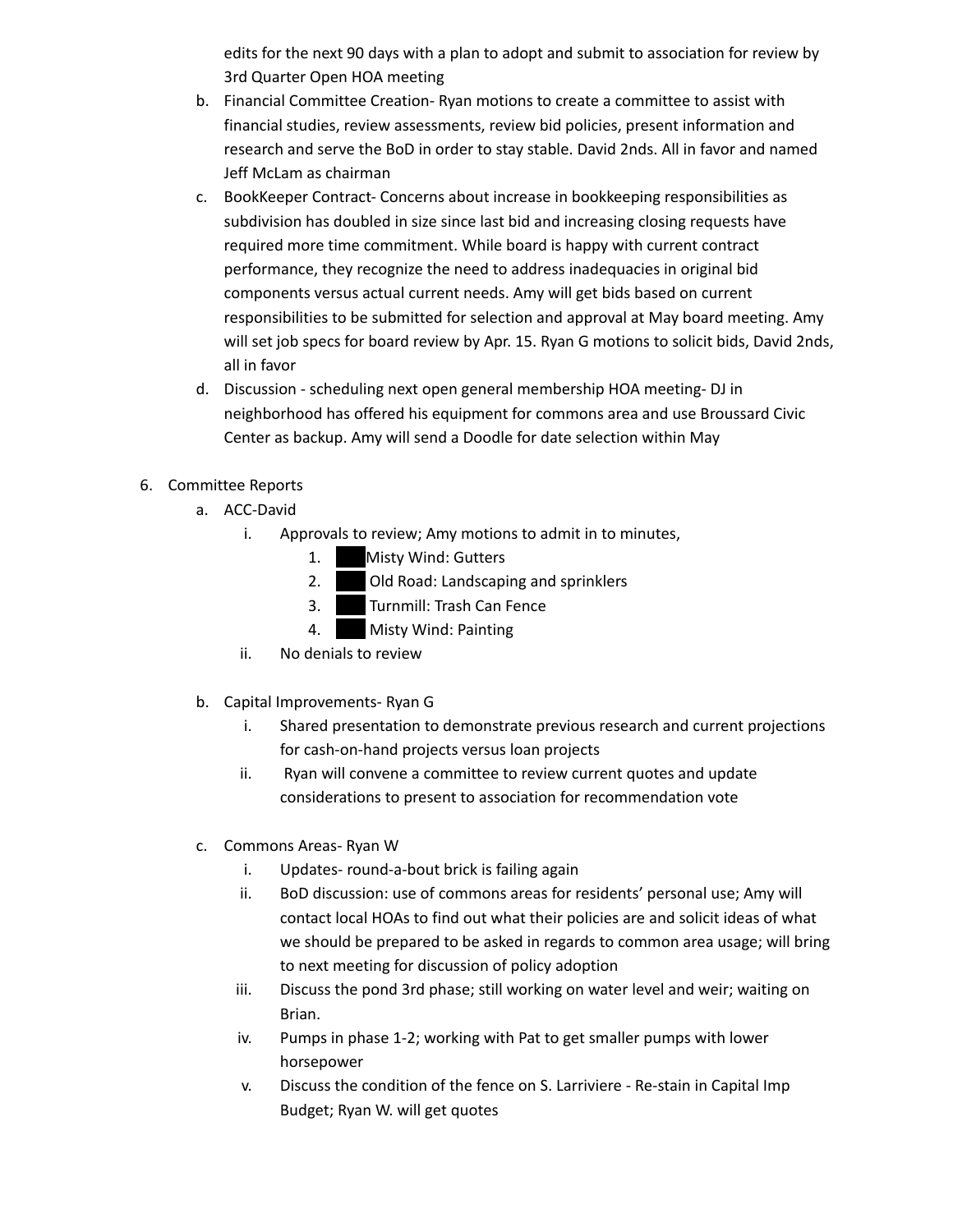- vi. YoM-proposal to credit dues in amount of \$50.00 Ryan W motions to approve, David 2nds, all in favor
- vii. Existing YOM Gift cards -- Process of delivering them; Ryan W will finish getting them delivered.
- d. Communications- Amy
	- i. Newsletter topics; Amy will send board email requesting topics to be sent by April 17
	- ii. Small business owner list; Amy would like to have a list that owners can add their name and business to. This can be published on our website, in newsletters and posted on the FB page. David will develop a survey for distribution.
	- iii. Community communication on parking- David suggests adding again to newsletter.
	- iv. Welcome Packet revisions- Welcome Packet is linked in BoD Handbook Bylaws and revision should take place at the same time.
- e. Socials- David
	- i. Discussion: Insurance liability and alcohol at events, fun jumps and water slides; per Ryan W. insurance research is in process.
	- ii. Upcoming events (April 3rd Easter,April 18 garage sale with ads in multiple newspapers, April 24th Crawfish Boil Vendor, May 8 Mother's Day event, June 26th Splash Bash BBQ Cook-off); advertised through facebook and email, and signage as needed
- f. Violations- Amy
	- i. Violation audit- review of items with no action, advisement on tagged line items

|              | 2020 | 2021 |
|--------------|------|------|
| Reported     | 63   | 13   |
| Warnings     | 58   | 8    |
| <b>Fines</b> | 5    | 5    |

1. Violation Actuals 2020-2021 Comparison

2. Violation Trends over 6 years

| Year | Violations<br>Reported |
|------|------------------------|
| 2016 | 85                     |
| 2017 | 68                     |
| 2018 | 18                     |